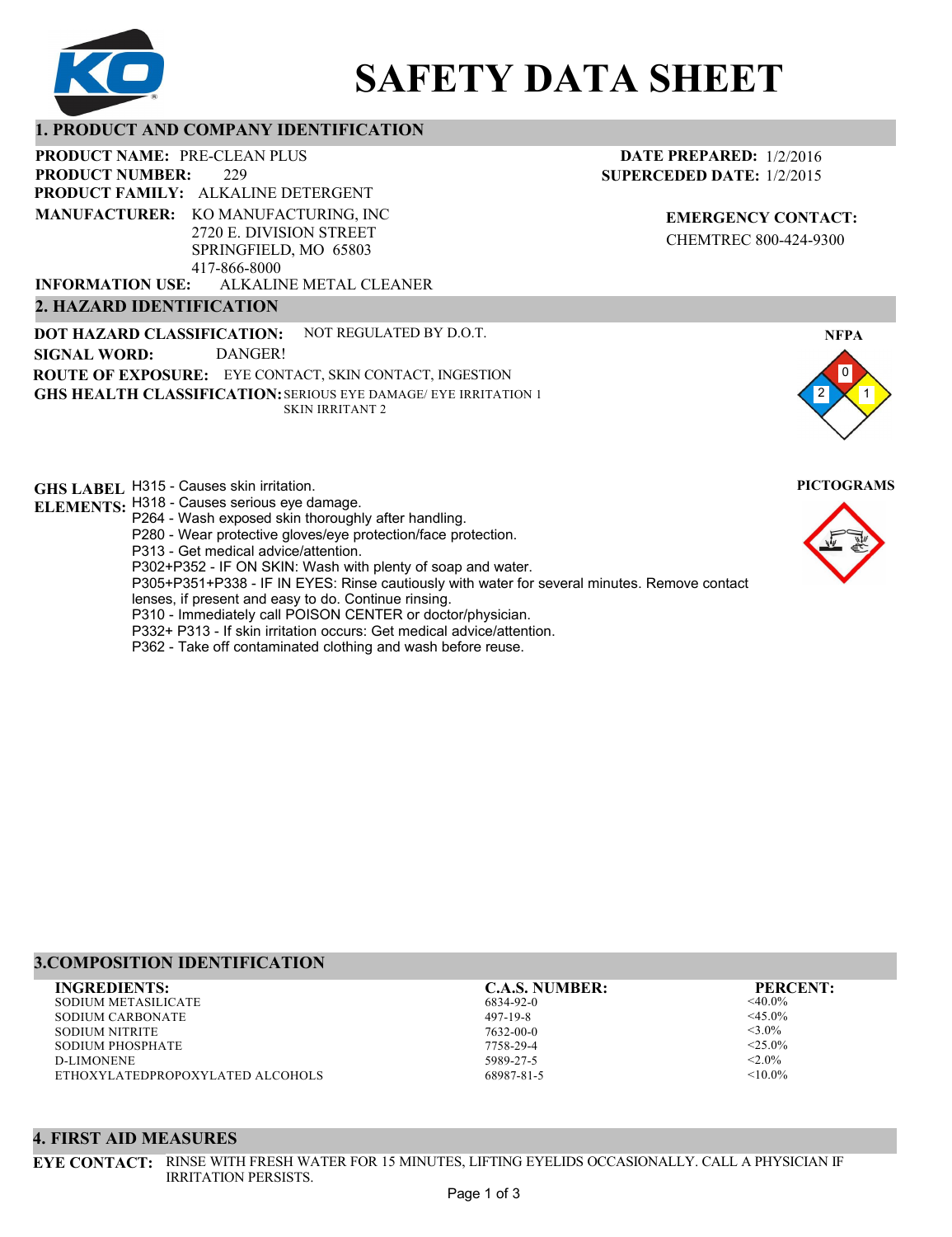## **4. FIRST AID MEASURES - CONTINUED**

**SKIN CONTACT:** RINSE WITH PLENTY OF FRESH WATER AND REMOVE CONTAMINATED CLOTHING IMMEDIATELY. CALL A PHYSICIAN IF IRRITATION PERSISTS.

**INGESTION:** RINSE MOUTH WITH FRESH WATER. DO NOT INDUCE VOMITING. CALL A PHYSICIAN IMMEDIATELY. IF CONSCIOUS, GIVE LARGE QUANTITIES OF WATER. DO NOT GIVE ANYTHING BY MOUTH IF UNCONSCIOUS.

**INHALATION:** IF OVERCOME BY EXPOSURE, REMOVE VICTIM TO FRESH AIR IMMEDIATELY. GIVE OXYGEN OR ARTIFICIAL RESPIRATION AS NEEDED. CALL A PHYSICIAN IMMEDIATELY.

## **5. FIRE FIGHTING MEASURES**

**FLAMMABLE PROPERTIES:** NON FLAMMABLE.

**FLASH POINT:** DOES NOT FLASH.

**SUITABLE EXTINGUISHING MEDIA:** FOAM OR CARBON DIOXIDE, WATER SPRAY.

**UNSUITABLE EXTINGUISHING MEDIA:** AMMONIUM PHOSPHATE DRY CHEMICAL

**SPECIFIC HAZARDS ARISING** NONE KNOWN.

#### **FROM THE CHEMICAL:**

**PROTECTIVE EQUIPMENT AND PRECAUTIONS FOR FIREFIGHTERS:** APPPROVED) AND FULL PROTECTIVE GEAR. WEAR SELF-CONTAINED BREATHING APPARATUS (PRESSURE DEMAND MSHA/NIOSH

### **6. ACCIDENTAL RELEASE MEASURES**

**PERSONAL PRECAUTIONS:** AVOID CONTACT WITH EYES AND SKIN. WEAR PROPER PROTECTIVE EQUIPMENT WHEN DEALING WITH RELEASE.

**ENVIRONMENTAL PRECAUTIONS:** CONTAIN SPILL TO AVOID RELEASE TO THE ENVIRONMENT. KEEP CONTAINER TIGHTLY CLOSED WHEN NOT IN USE.

**METHODS FOR CONTAINMENT** CAREFULLY SWEEP UP MATERIAL AND TRANSFER TO A CONTAINER FOR REUSE OR **AND CLEAN-UP:** DISPOSAL. THOROUGHLY RINSE AREA WITH WATER.

## **7. HANDLING AND STORAGE**

**HANDLING:** HANDLE WITH CARE AND AVOID CONTACT WITH EYES AND SKIN. ALWAYS WEAR PROPER CHEMICAL RESISTANT PROTECTIVE EQUIPMENT 29CFR1910.132-138. WASH THOROUGHLY AFTER HANDLING.

**STORAGE:** STORE IN A COOL, DRY PLACE AWAY FROM FLAMMABLE MATERIALS. KEEP OUT OF REACH OF CHILDREN. KEEP LID TIGHTLY CLOSED WHEN NOT IN USE.

## **8. EXPOSURE CONTROLS/PERSONAL PROTECTION**

**ENGINEERING CONTROLS:** NONE REQUIRED UNDER NORMAL USE.

**EYE / FACE PROTECTION:** CHEMICAL SAFETY GLASSES.

**SKIN PROTECTION:** CHEMICAL RESISTANT GLOVES.

**THRESHOLD LIMIT VALUE (TLV):** SODIUM NITRITE, 180 MG/KG

## **9. PHYSICAL AND CHEMICAL PROPERTIES**

**PHYSICAL STATE:** SOLID. **APPEARANCE: ODOR: BOILING POINT: FREEZING POINT:** NOT ESTABLISHED. **SPECIFIC GRAVITY:** NOT ESTABLISHED. **pH (1%): EVAPORATION RATE:** NOT ESTABLISHED. **FLASH POINT: LOWER FLAMMABILITY/EXPLOSIVE LIMIT:** NOT ESTABLISHED. **UPPER FLAMMABLE/EXPLOSIVE LIMIT:** NOT ESTABLISHED. NOT ESTABLISHED. 11.5-11.9 DOES NOT FLASH. ORANGE POWDER. LIGHT CITRUS SCENT. **VISCOSITY: REALITIVE DENSITY:** NOT ESTABLISHED. **SOLUBILITY: VAPOR PRESSURE:** NOT ESTABLISHED. **VAPOR DENSITY:** NOT ESTABLISHED. **DECOMPOSITION** NOT ESTABLISHED. **TEMPERATURE: PARTICAL COEFFICIENT:** NOT ESTABLISHED. **N-OCTANOL/WATER** NOT ESTABLISHED. SOLUBLE.

**AUTO-IGNITION TEMPERATURE:** NOT ESTABLISHED.